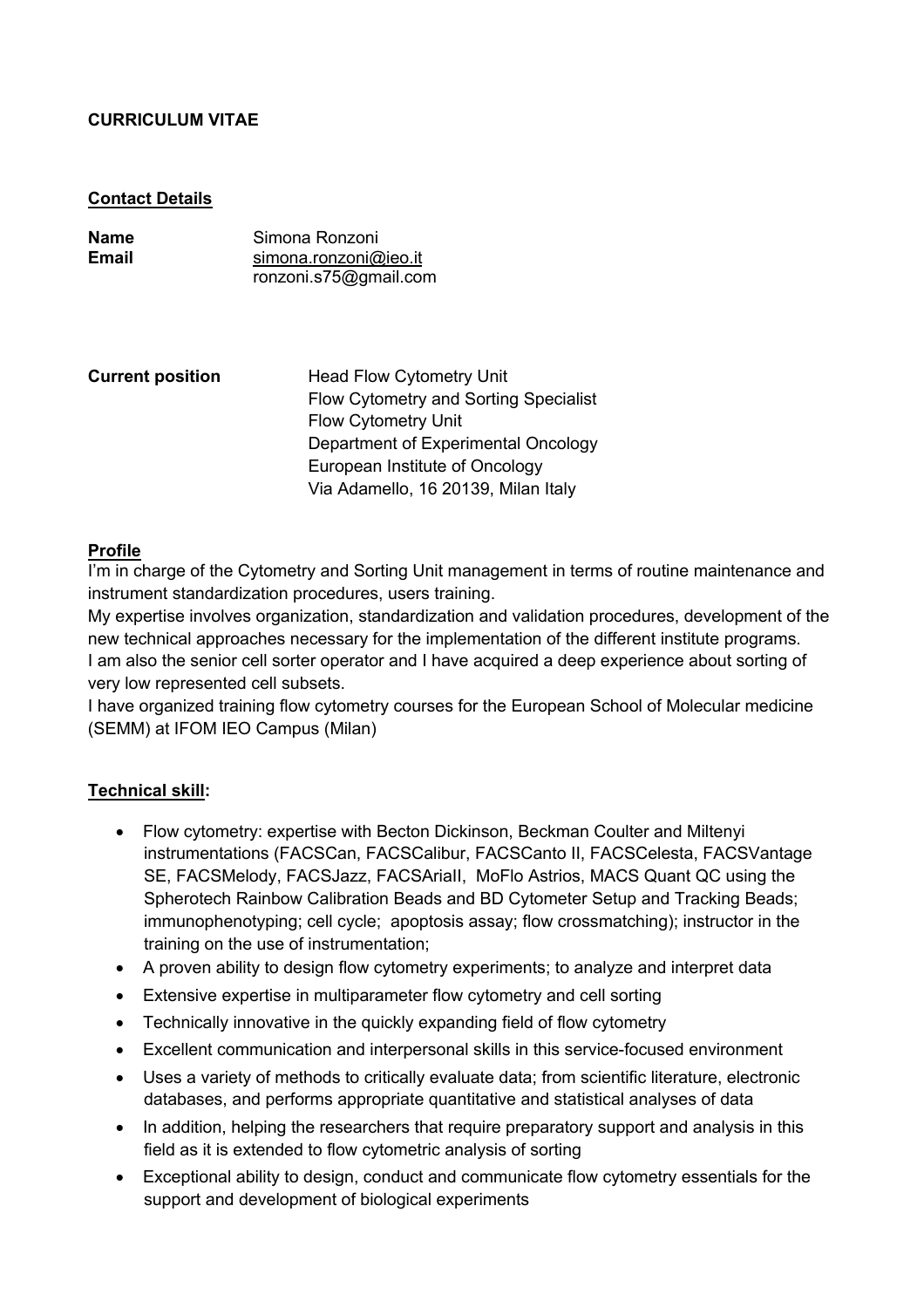- Cell culture
- Immunofluorescence

# **Computer skill:**

- Competent with microsoft and Mac operative system,
- Satisfactory knowledge of flow cytometry data acquisition and data analysis software (BD FACSDiva, CellQuest Pro, Summit, FacsChorus, FlowJoX, ModFit3, Kaluza)
- Microsoft Office programmes (Word, Excel, Power Point)

# **Languages**

**English** Good **Italian** Native speaker

# **Education and Training**

| 2005-2008                       | Bachelor's Degree in Chemical-Biological Analysis (Class of Degree<br>In Biological Sciences [12] 110/110 cum laude)<br>Supervisor Prof. Papa Stefano<br>Scienze Biologiche, Facoltà Scienze e Tecnologia<br>Università Carlo Bo di Urbino, Pesaro Urbino Italy<br>http://www.uniurb.it/ |  |
|---------------------------------|------------------------------------------------------------------------------------------------------------------------------------------------------------------------------------------------------------------------------------------------------------------------------------------|--|
| 1995-1998                       | <b>Bachelor's Degree</b>                                                                                                                                                                                                                                                                 |  |
|                                 | Diploma di specializzazione Post diploma di Tecnico di Ricerca Biochimica<br>(BSc)                                                                                                                                                                                                       |  |
|                                 | Supervisor Prof. D'incalci Maurizio                                                                                                                                                                                                                                                      |  |
|                                 | Istituto di Ricerche Farmacologiche "Mario Negri"                                                                                                                                                                                                                                        |  |
|                                 | http://www.marionegri.it/en US/home                                                                                                                                                                                                                                                      |  |
|                                 |                                                                                                                                                                                                                                                                                          |  |
| 1995                            | <b>High School diploma</b>                                                                                                                                                                                                                                                               |  |
|                                 | Perito Chimico Biologico Ambientale                                                                                                                                                                                                                                                      |  |
|                                 | Istituto "Jean Monnet" Mariano Comense, Como, Italy<br>https://www.ismonnet.gov.it/                                                                                                                                                                                                      |  |
|                                 |                                                                                                                                                                                                                                                                                          |  |
| <b>Positions and Employment</b> |                                                                                                                                                                                                                                                                                          |  |
| 2016-Onwards                    | <b>Head Flow Cytometry Unit (permanent position)</b>                                                                                                                                                                                                                                     |  |
|                                 | Department of Experimental Oncology                                                                                                                                                                                                                                                      |  |
|                                 | European Institute of Oncology                                                                                                                                                                                                                                                           |  |
|                                 | via Adamello 16, 20139 Milan, Italy                                                                                                                                                                                                                                                      |  |
|                                 | https://www.ieo.it/en/                                                                                                                                                                                                                                                                   |  |
| 2008-2016                       | Permanent staff research Senior technician                                                                                                                                                                                                                                               |  |
|                                 |                                                                                                                                                                                                                                                                                          |  |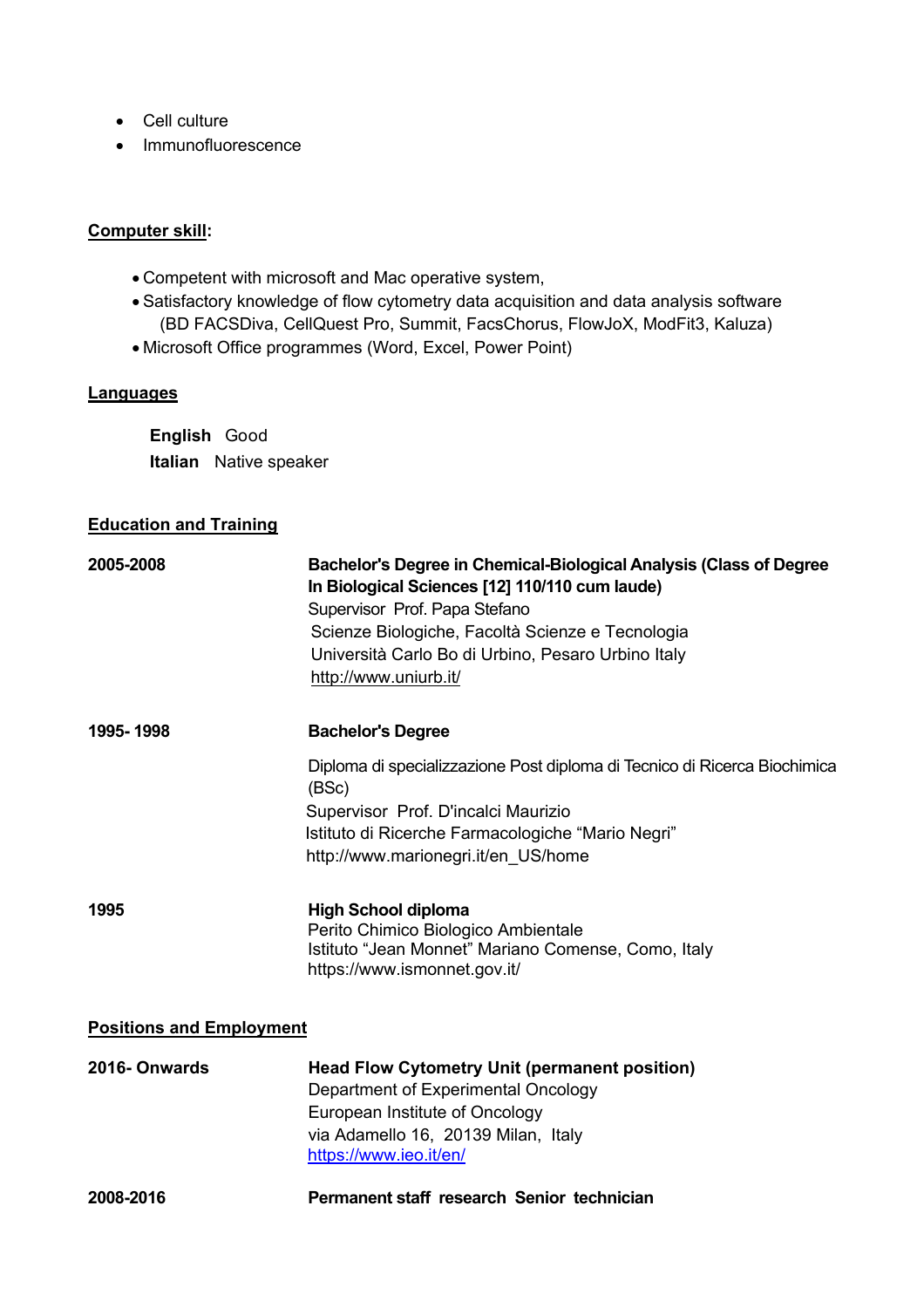|           | Imaging Development Unit<br>Flow Cytometry Facility, Cogentech<br>Fondazione IFOM-Istituto FIRC di Oncologia Molecolare<br>via Adamello 16, 20139 Milan, Italy<br>http://www.ifom-ieo-campus.it<br>https://www.ieo.it/en/ |
|-----------|---------------------------------------------------------------------------------------------------------------------------------------------------------------------------------------------------------------------------|
| 2001-2008 | Permanent staff research technician<br>Imaging Unit<br>Department of Experimental Oncology<br>European Institute of Oncology,<br>via Ripamonti 435, 20141 Milan, Italy<br>https://www.ieo.it/en/                          |
| 1998-2001 | <b>Fellowship at the Imaging</b><br>Imaging Unit<br>Department of Experimental Oncology<br>European Institute of Oncology,<br>via Ripamonti 435, 20141 Milan, Italy<br>https://www.ieo.it/en/                             |
| 1995-1998 | <b>Student, Bursary as Technician in Biomedical Research</b><br>Istituto di Ricerche Farmacologiche "Mario Negri"<br>http://www.marionegri.it/en US/home                                                                  |

# **Award**

| September 2002 | Student's award GIC (Italian Group of Cytometry)                              |
|----------------|-------------------------------------------------------------------------------|
|                | Title: A New Method to detect histone acetylation levels by flow<br>cytometry |

# **Conference/Oral Presentation (O.P.)**

| 2008-Onwards                  | Flow Cytometry courses for the European School of Molecular<br>medicine (SEMM), Milan https://www.semm.it/          |
|-------------------------------|---------------------------------------------------------------------------------------------------------------------|
| <b>June 2018</b>              | BD Workshop: Extracellular Vesicles Extreme Versatility, Rome                                                       |
| <b>March 2018</b>             | BD Biosciences Educational Workshop: On the edge of flow to<br>strengthen research, Milan (O.P.)                    |
| <b>July 2016</b>              | Working with acoustic focusing: direct feedback from Cogentech<br>Flow cytometry Facility (O.P.)                    |
| September 2016                | First Cell Sorter User Group Meeting, Vienna                                                                        |
| December 2015                 | Flow Cytometry Symposia, Milan (O.P.)                                                                               |
| November 2013                 | 13th Euroconference on Clinical Cell Analysis (ESCCA), Luxembourg                                                   |
| November 2013<br>October 2013 | 9th Course on Clinical Cytometry, Cell Sorting, Luxembourg<br>XXXI Conferenza nazionale di citometria G.I.C., Lucca |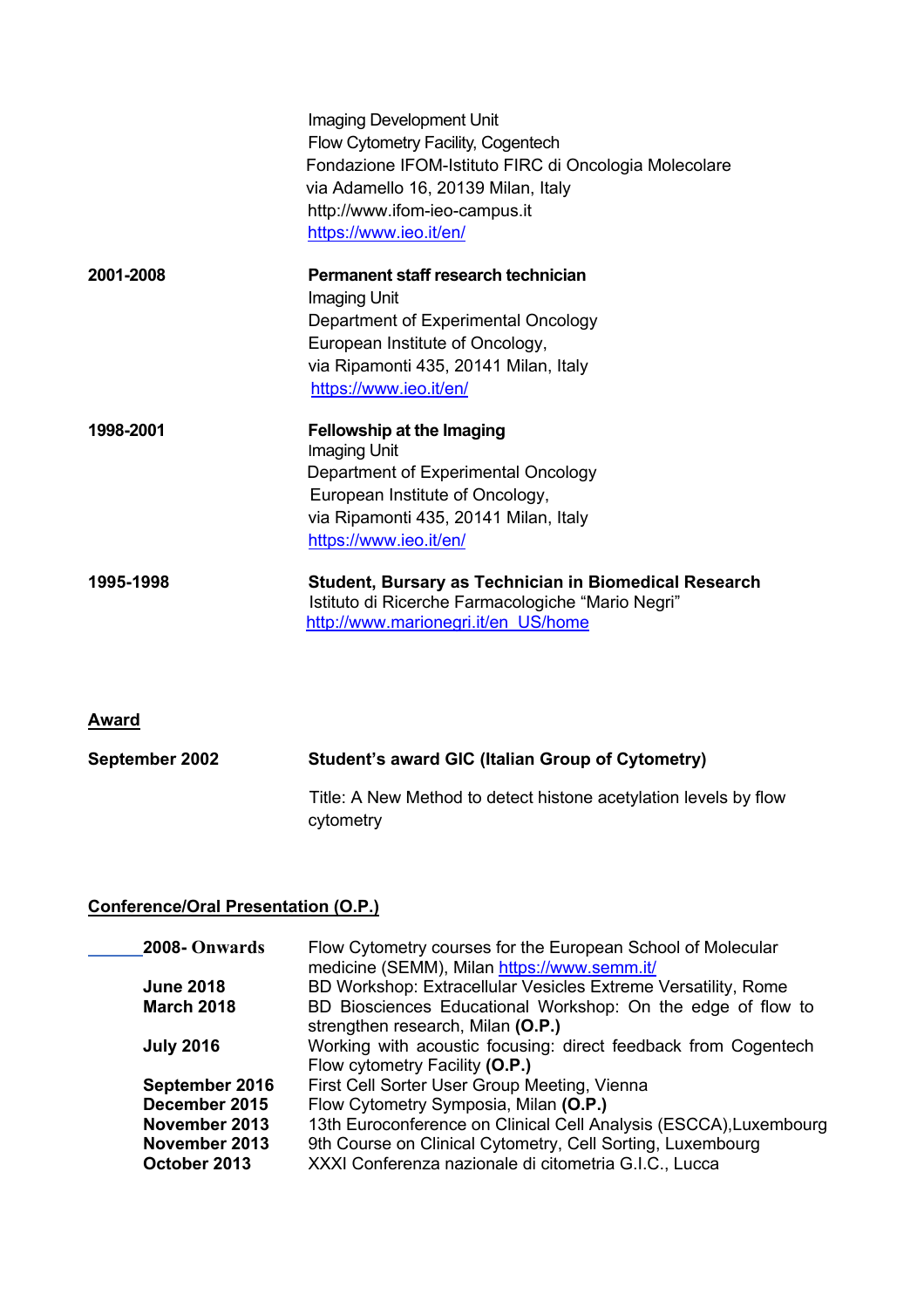| <b>May 2008</b> | XXIV Congress of the International Society for Analytical Cytology,    |
|-----------------|------------------------------------------------------------------------|
|                 | Budapest, Hungary                                                      |
| <b>May 2004</b> | XXII Congress of the International Society for Analytical Cytology,    |
|                 | Montpellier, France                                                    |
| <b>May 2002</b> | XXI Congress of the International Society for Analytical Cytology, San |
|                 | Diego, CA, USA                                                         |
| 1995-2000       | Annual Conference G.I.C. (Italian Group of Cytometry)                  |
|                 | http://gic.casaccia.enea.it/                                           |

# **Bibliography**

#### **DNA damage in stem cells activates p21, inhibits p53, and induces symmetric self-renewing divisions.**

Insinga A, Cicalese A, Faretta M, Gallo B, Albano L, *Ronzoni S*, Furia L, Viale A, Pelicci PG.

Proc Natl Acad Sci U S A. 2013 Mar 5;110(10):3931-6. doi: 10.1073/pnas.1213394110. Epub 2013 Feb 15.

## **The endocytic adaptor Eps15 controls marginal zone B cell numbers.**

Pozzi B, Amodio S, Lucano C, Sciullo A*, Ronzoni S,* Castelletti D, Adler T, Treise I, Betsholtz IH, Rathkolb B, Busch DH, Wolf E, Fuchs H, Gailus-Durner V, de Angelis MH, Betsholtz C, Casola S, Di Fiore PP, Offenhäuser N.

PLoS One. 2012;7(11):e50818. doi: 10.1371/journal.pone.0050818. Epub 2012 Nov 30.

#### **Cellular heterogeneity during embryonic stem cell differentiation to epiblast stem cells is revealed by the ShcD/RaLP adaptor protein.**

Turco MY, Furia L, Dietze A, Fernandez Diaz L, *Ronzoni S,* Sciullo A, Simeone A, Constam D, Faretta M, Lanfrancone L.

Stem Cells. 2012 Nov;30(11):2423-36. doi: 10.1002/stem.1217.

## **The self-association coiled-coil domain of PML is sufficient for the oncogenic conversion of the retinoic acid receptor (RAR) alpha.**

Occhionorelli M, Santoro F, Pallavicini I, Gruszka A, Moretti S, Bossi D, Viale A, Shing D, *Ronzoni S,* Muradore I, Soncini M, Pruneri G, Rafaniello P, Viale G, Pelicci PG, Minucci S.

Leukemia. 2011 May;25(5):814-20. doi: 10.1038/leu.2011.18. Epub 2011 Feb 18.

## **Differential cytogenomics and miRNA signature of the Acute Myeloid Leukaemia Kasumi-1 cell line CD34+38- compartment.**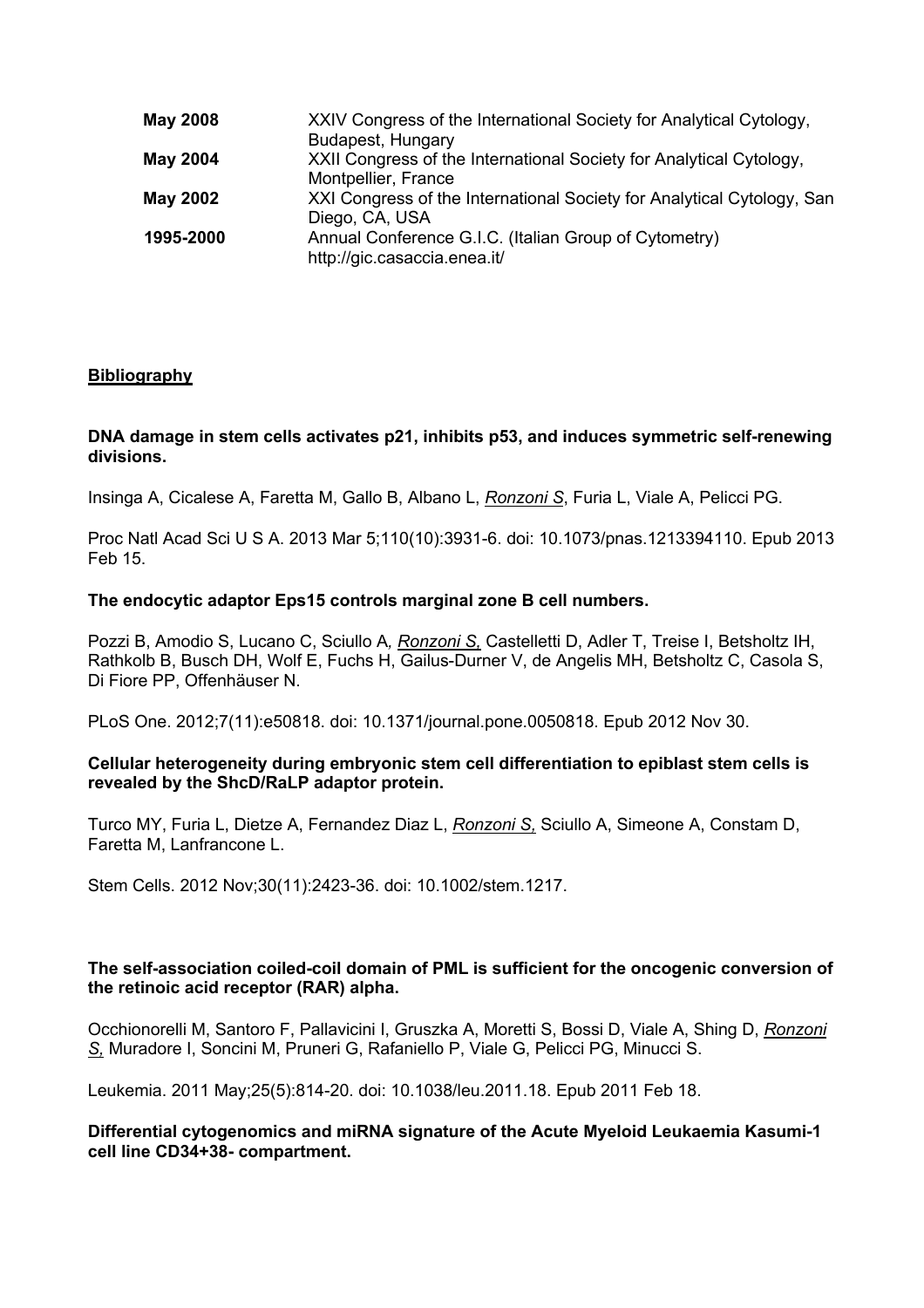Pedranzini L, Mottadelli F, *Ronzoni S*, Rossella F, Ferracin M, Magnani I, Roversi G, Colapietro P, Negrini M, Pelicci PG, Larizza L.

Leuk Res. 2010 Oct;34(10):1287-95. doi: 10.1016/j.leukres.2010.02.012. Epub 2010 Mar 12.

## **Biological and molecular heterogeneity of breast cancers correlates with their cancer stem cell content.**

Pece S, Tosoni D, Confalonieri S, Mazzarol G, Vecchi M, *Ronzoni S*, Bernard L, Viale G, Pelicci PG, Di Fiore PP.

Cell. 2010 Jan 8;140(1):62-73. doi: 10.1016/j.cell.2009.12.007.

## **The tumor suppressor p53 regulates polarity of self-renewing divisions in mammary stem cells.**

Cicalese A, Bonizzi G, Pasi CE, Faretta M, *Ronzoni S*, Giulini B, Brisken C, Minucci S, Di Fiore PP, Pelicci PG.

Cell. 2009 Sep 18;138(6):1083-95. doi: 10.1016/j.cell.2009.06.048.

#### **Cell-cycle restriction limits DNA damage and maintains self-renewal of leukaemia stem cells.**

Viale A, De Franco F, Orleth A, Cambiaghi V, Giuliani V, Bossi D, Ronchini C, *Ronzoni S*, Muradore I, Monestiroli S, Gobbi A, Alcalay M, Minucci S, Pelicci PG.

Nature. 2009 Jan 1;457(7225):51-6. doi: 10.1038/nature07618.

## **Assessment of histone acetylation levels in relation to cell cycle phase.**

*Ronzoni S*, Faretta M, Ballarini M, Pelicci P, Minucci S.

Curr Protoc Cytom. 2008 Oct;Chapter 7:Unit 7.35. doi: 10.1002/0471142956.cy0735s46.

## **Role for histone deacetylase 1 in human tumor cell proliferation.**

Senese S, Zaragoza K, Minardi S, Muradore I, *Ronzoni S*, Passafaro A, Bernard L, Draetta GF, Alcalay M, Seiser C, Chiocca S.

Mol Cell Biol. 2007 Jul;27(13):4784-95. Epub 2007 Apr 30.

#### **Recruitment of the histone methyltransferase SUV39H1 and its role in the oncogenic properties of the leukemia-associated PML-retinoic acid receptor fusion protein.**

Carbone R, Botrugno OA, *Ronzoni S*, Insinga A, Di Croce L, Pelicci PG, Minucci S.

Mol Cell Biol. 2006 Feb;26(4):1288-96.

#### **New method to detect histone acetylation levels by flow cytometry.**

*Ronzoni S,* Faretta M, Ballarini M, Pelicci P, Minucci S.

Cytometry A. 2005 Jul;66(1):52-61.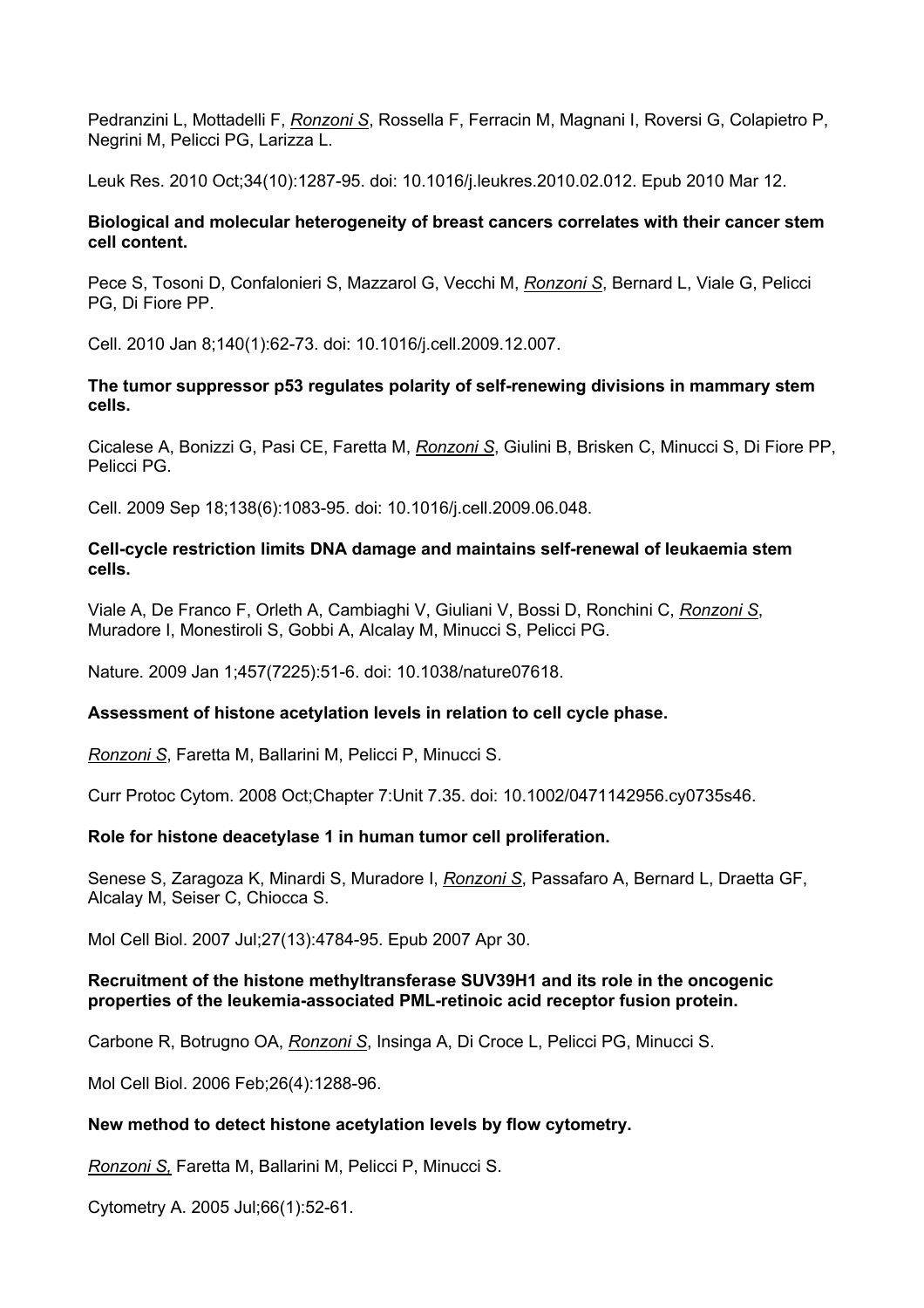## **Inhibitors of histone deacetylases induce tumor-selective apoptosis through activation of the death receptor pathway.**

Insinga A, Monestiroli S, *Ronzoni S,* Gelmetti V, Marchesi F, Viale A, Altucci L, Nervi C, Minucci S, Pelicci PG.

Nat Med. 2005 Jan;11(1):71-6. Epub 2004 Dec 26. Erratum in: Nat Med. 2005 Feb;11(2):233.

# **Impairment of p53 acetylation, stability and function by an oncogenic transcription factor.**

Insinga A, Monestiroli S, *Ronzoni S*, Carbone R, Pearson M, Pruneri G, Viale G, Appella E, Pelicci P, Minucci S.

EMBO J. 2004 Mar 10;23(5):1144-54. Epub 2004 Feb 19.

## **Lipopolysaccharide or whole bacteria block the conversion of inflammatory monocytes into dendritic cells in vivo.**

Rotta G, Edwards EW, Sangaletti S, Bennett C, *Ronzoni S*, Colombo MP, Steinman RM, Randolph GJ, Rescigno M.

J Exp Med. 2003 Oct 20;198(8):1253-63.

## **Kit regulatory elements required for expression in developing hematopoietic and germ cell lineages.**

Cairns LA, Moroni E, Levantini E, Giorgetti A, Klinger FG, *Ronzoni S*, Tatangelo L, Tiveron C, De Felici M, Dolci S, Magli MC, Giglioni B, Ottolenghi S.

Blood. 2003 Dec 1;102(12):3954-62. Epub 2003 Aug 7.

## **PML-RAR induces promyelocytic leukemias with high efficiency following retroviral gene transfer into purified murine hematopoietic progenitors.**

Minucci S, Monestiroli S, Giavara S, *Ronzoni S,* Marchesi F, Insinga A, Diverio D, Gasparini P, Capillo M, Colombo E, Matteucci C, Contegno F, Lo-Coco F, Scanziani E, Gobbi A, Pelicci PG.

Blood. 2002 Oct 15;100(8):2989-95.

## **In vitro and in vivo hematopoietic potential of human stem cells residing in muscle tissue.**

Dell'Agnola C, Rabascio C, Mancuso P, Capillo M, Pruneri G, Gobbi A, Minucci S, *Ronzoni S*, Volorio S, Calabrese L, Tradati N, Martinelli G, Shultz L, Bertolini F.

Exp Hematol. 2002 Aug;30(8):905-14.

# **Ecteinascidin-743 (ET-743), a natural marine compound, with a unique mechanism of action.**

Erba E, Bergamaschi D, Bassano L, Damia G, *Ronzoni S,* Faircloth GT, D'Incalci M.

Eur J Cancer. 2001 Jan;37(1):97-105.

## **Isolation and characterization of an IGROV-1 human ovarian cancer cell line made resistant to Ecteinascidin-743 (ET-743).**